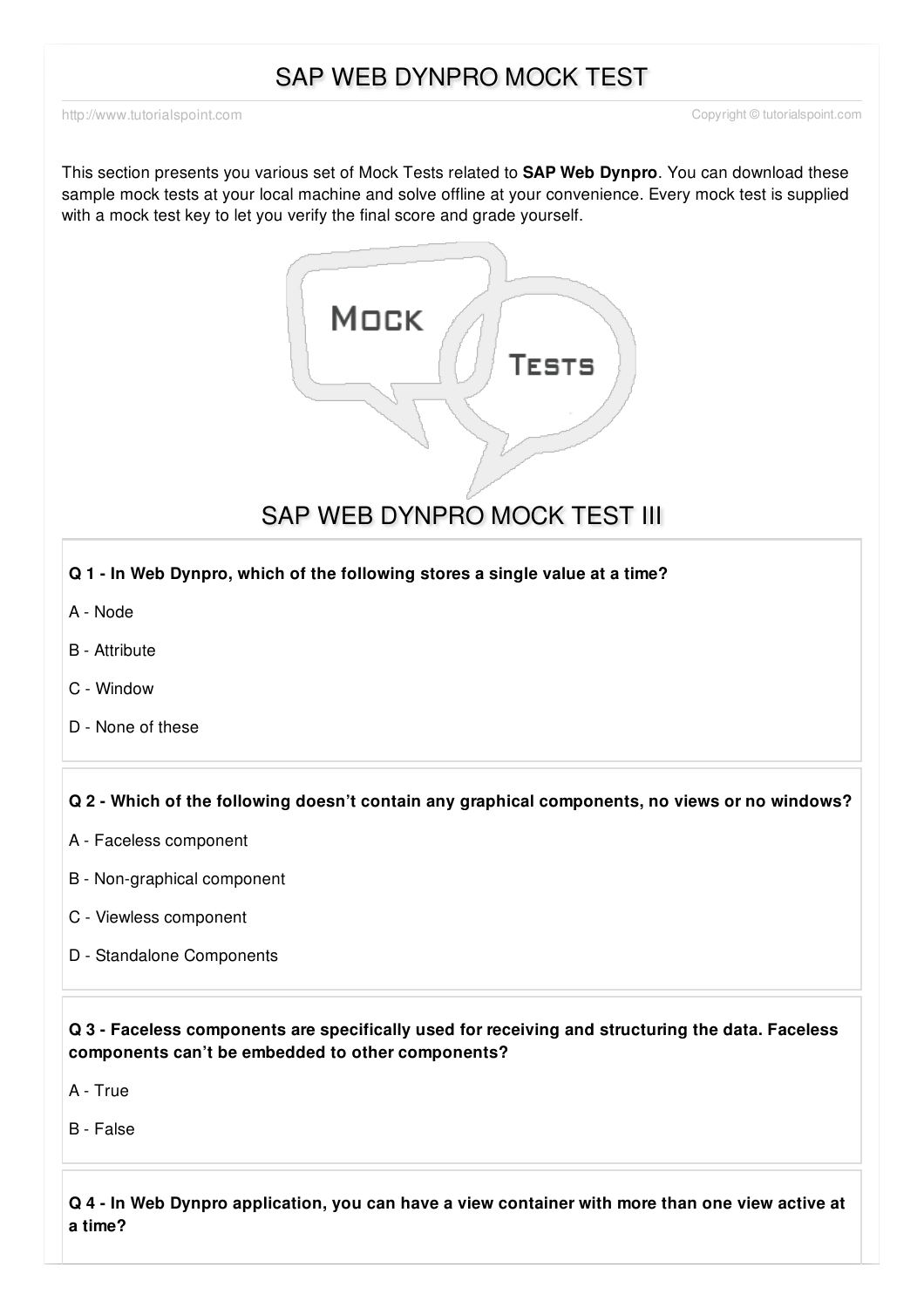A - [No](javascript:void(0);)

B - [Yes](javascript:void(0);)

C - It [depends](javascript:void(0);) on data binding

D - It depends on [component](javascript:void(0);) mapping

# Q 5 - To create a service call, which of the following transaction code can be used to open wizard **in Web Dynpro tools?**

A - [SE87](javascript:void(0);)

B - [SE93](javascript:void(0);)

C - [SE80](javascript:void(0);)

D - [SE37](javascript:void(0);)

Q 6 - To run an application in debugging mode, you need to set an external breakpoint in one of **methods in Dynpro component. It is suggested to set the breakpoint in which of the following method?**

- A [WDDOMODIFYVIEW](javascript:void(0);)
- B [WDDOINIT](javascript:void(0);)
- C [WDDOEXIT](javascript:void(0);)
- D [WDDOAFTERACTION](javascript:void(0);)

**Q 7 - In Web Dynpro environment, you can manage older objects using which of the following feature?**

- A Version [Management](javascript:void(0);)
- B [Debugging](javascript:void(0);)
- C [MVC](javascript:void(0);)
- D [Service](javascript:void(0);) Call

**Q 8 - In Web Dynpro, is it possible to store a version of an object without releasing it?**

A - [True](javascript:void(0);)

B - [False](javascript:void(0);)

# **Q 9 - In Web Dynpro application, which of the following can be used to display the important information about Web Dynpro application?**

A - [Notes](javascript:void(0);)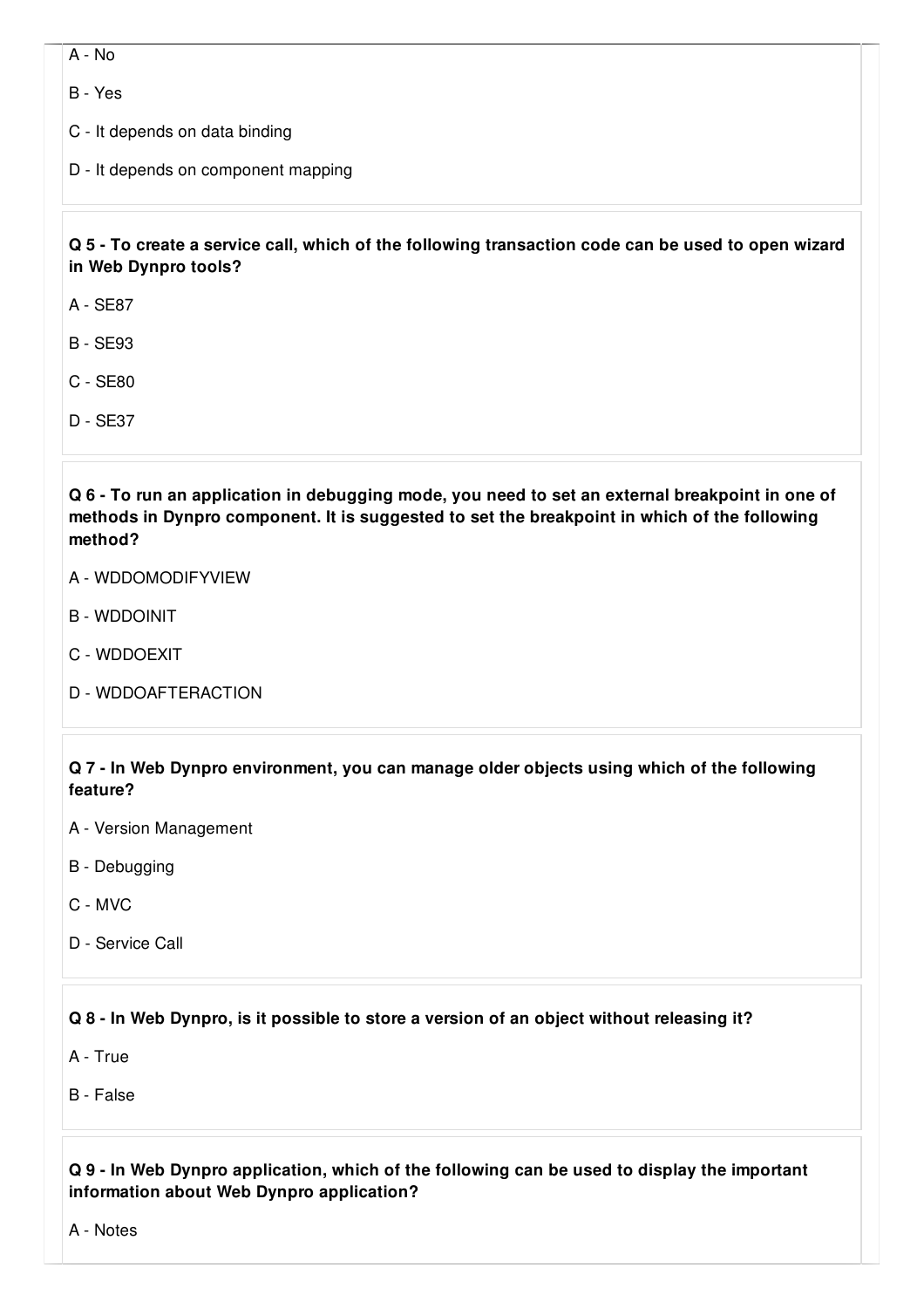- B [Messages](javascript:void(0);)
- C [Announcements](javascript:void(0);)
- D None of [these](javascript:void(0);)

# **Q 10 - To call one Web Dynpro application from another Web Dynpro application, which of the following method can be used to call the URL?**

- A [create\\_external\\_window](javascript:void(0);)
- B [create\\_external\\_view](javascript:void(0);)
- C [create\\_external\\_table](javascript:void(0);)
- D [create\\_external\\_controller](javascript:void(0);)

#### **Q 11 - Which of the following settings for handling message in Web Dynpro application allows that if message exists, it will be displayed?**

- A Show message [component](javascript:void(0);)
- B Message is displayed without [component](javascript:void(0);)
- C Popup [window](javascript:void(0);)
- D All of the [above](javascript:void(0);)

#### **Q 12 - To integrate message into message log, which of the following can be used?**

- A [Service](javascript:void(0);) Call
- B [Inbound](javascript:void(0);) plug
- C [Message](javascript:void(0);) Manager
- D Message [Component](javascript:void(0);)

# Q 13 - In Web Dynpro, which of the following method can be used to query if there are any **messages?**

- A [CLEAR\\_MESSAGES](javascript:void(0);)
- B [REPORT\\_ATTRIBUTE\\_ERROR\\_MESSAGE](javascript:void(0);)
- C [REPORT\\_ATTRIBUTE\\_EXCEPTION](javascript:void(0);)

D - [IS\\_EMPTY](javascript:void(0);)

# ANSWER SHEET